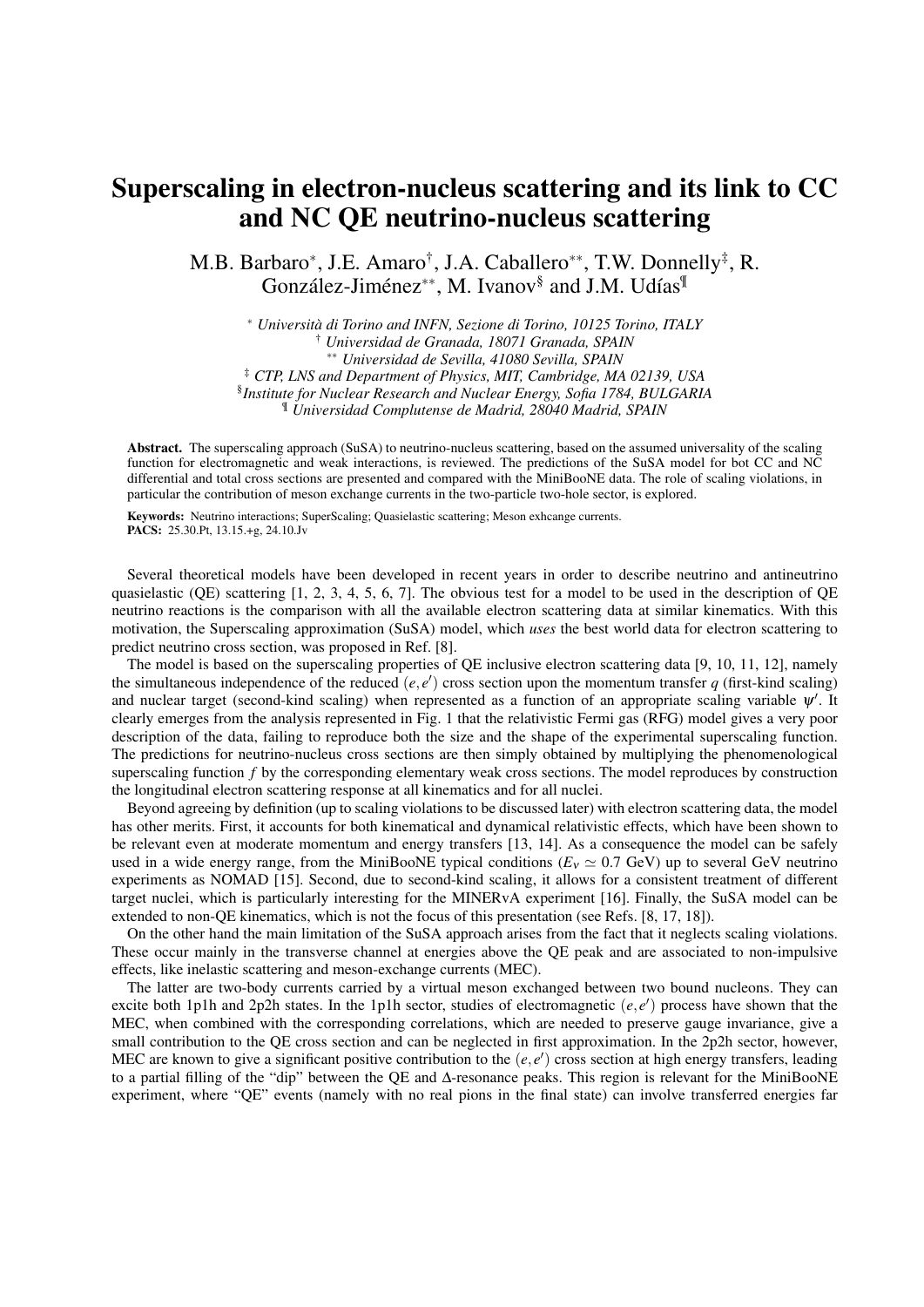

**FIGURE 1.** The experimental superscaling function  $f$  displayed versus the scaling variable  $\psi'$  (see Ref. [8] for definitions) and compared with the RFG result.

beyond the QE peak, due to the large energy range spanned by the neutrino flux. Such 2p2h mechanisms were indeed proposed in Refs. [5, 6] as a possible explanation of the "axial mass puzzle", namely the fact that the recent CCQE and NCQE MiniBooNE results [19, 20, 21] turn out to be substantially underestimated by the RFG prediction, unless an unusually large *ad hoc* value of the axial mass  $M_A \simeq 1.35$  GeV/c<sup>2</sup> (as compared to the standard value  $M_A \simeq 1$  GeV/c<sup>2</sup>) is employed in the dipole parametrization of the nucleon axial form factor. Notably also the relativistic Green's function model, based on a particular treatment of final state interaction [22] through a phenomenological optical potential, can reasonably reproduce the MiniBooNE data, indicating that contributions beyond the simple IA play an important role in QE neutrino reactions at MiniBooNE kinematics.

Our approach to MEC, developed for use in electron scattering reactions (see Refs. [23, 24]), is fully relativistic and takes into account all the 2p2h many-body diagrams corresponding to the two-body current in Fig. 2. In order to apply the model to neutrino scattering, we observe that in lowest order the 2p2h sector is not directly reachable for the axial-vector matrix elements. Hence at this order the MEC affect only the transverse polar vector response.



FIGURE 2. Two-body meson-exchange currents. (a) and (b): "contact", or "seagull" diagram; (c): "pion-in-flight" diagram; (d)-(g): "∆-MEC" diagram. Dashed lines represent pions, thin lines nucleon and thick lines represent the propagation of the ∆ resonance.

The results of the SuSA model for the double differential CCQE neutrino and antineutrino cross sections are shown in Figs. 3: they appear to fall below the neutrino data for most of the angle and energy bins. Note that we do not compare with the most forward angles (0.9< cos  $\theta$  <1) since for such kinematics roughly 1/2 of the cross section has been proved [25] to arise from very low excitation energies (<50 MeV), where the cross section is dominated by collective excitations and any approach based on IA is bound to fail.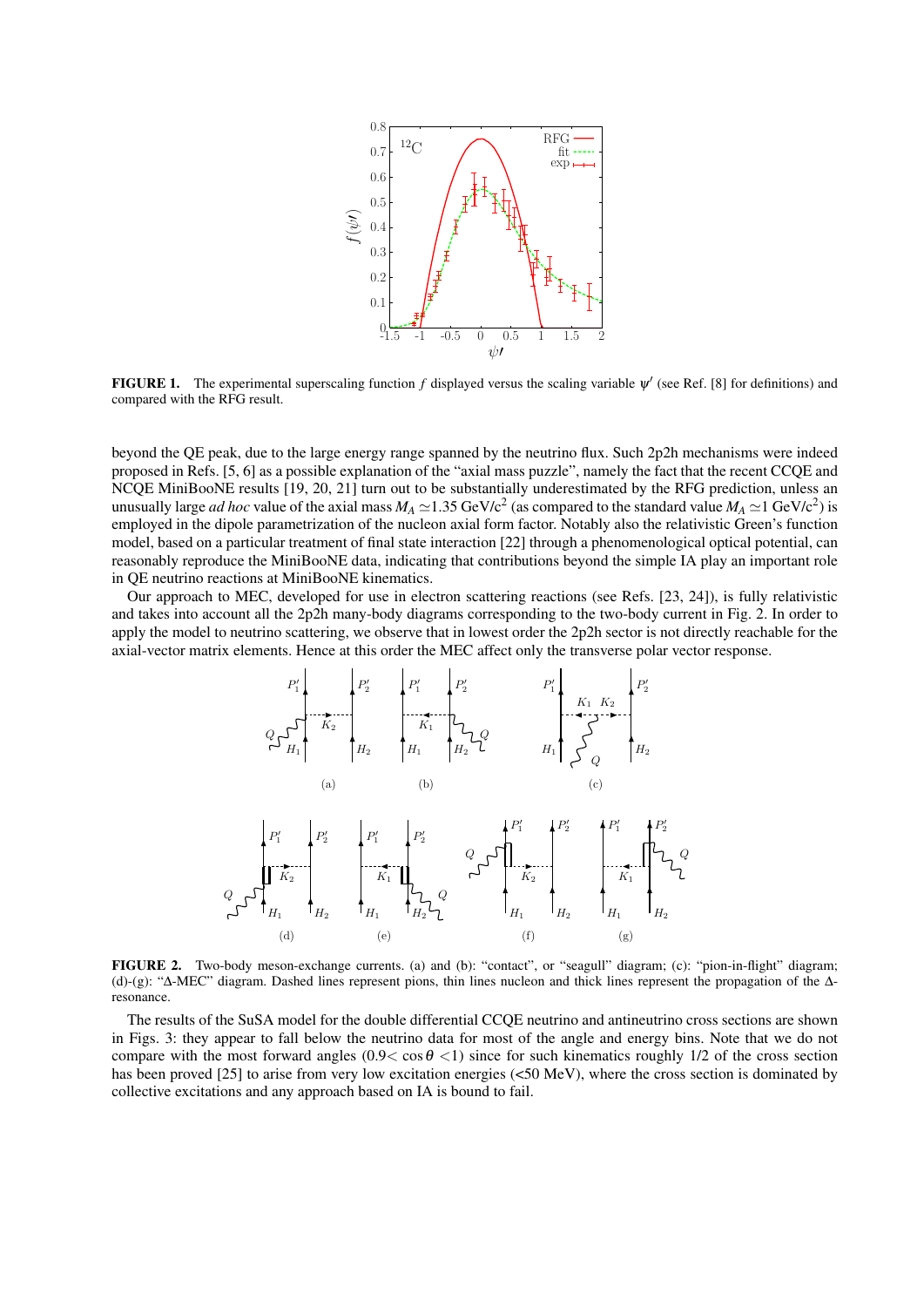

**FIGURE 3.** Flux-averaged  $v_{\mu}$ -<sup>12</sup>C (left) and  $\overline{v}_{\mu}$ -<sup>12</sup>C (right) CCQE double differential cross sections per target nucleon evaluated in the SuSA model with and without inclusion of 2p2h MEC and in the RMF model and displayed versus the muon kinetic energy *T*<sub>μ</sub> for various bins of the muon scattering angle cos θ. Neutrino data are from MiniBooNE [19].

The inclusion of 2p2h MEC yields larger cross sections and accordingly better agreement with the neutrino data, but theory still lies below the data at larger angles where the cross sections are smaller. It should be noted, however, that the present approach still lacks the contributions from the correlation diagrams associated with the MEC which are required by gauge invariance, and these might improve the agreement with the data.

Predictions for antineutrino cross section are also shown, which can be compared with the new antineutrino data from MiniBooNE [20]. Note that in our model, due to the interplay between the vector and axial-vector responses in the total cross section, the effect of MEC is larger than for the neutrino case.

In Fig. 4 we display the SuSA results for the total cross sections. In the neutrino case we also show the results obtained in the relativistic mean field (RMF) model, which are very close to the SuSA ones. The RFM represents in fact a microscopic justification of the phenomenological superscaling approach: as shown in Ref. [1], it is able to reproduce the asymmetric shape of the superscaling function, a feature hardly described by other microscopic models.

In Ref. [29] the SuSA model has been applied to the neutral current (NC) process with both neutrinos and antineutrinos and the results have been compared with the MiniBooNE data on  $CH<sub>2</sub>$  [21]. The results are shown in Fig. 5 as functions of the "quasi-elastic" four-momentum transfer *QQE* defined in [21]. We note that the SuSA cross section is smaller than the RFG one by about 20% and the two curves have essentially the same slope in  $Q^2$ . On the other hand the RMF result has a softer  $Q^2$  behavior, with a smaller slope. This is at variance with the CCQE case, for which, as shown in Ref. [27], SuSA and RMF cross sections are very close to each other. This result indicates, as expected, that the NC data, for which the outgoing nucleon is detected, are more sensitive to the different treatment of final-state interactions than the MiniBooNE CC data, where the ejected nucleon is not observed.

It is well-known (see, *e.g.*, [32, 31]) that the  $g_A^{(s)}$  $A_A^{(3)}$ -dependence of the NCQE neutrino-nucleon cross section is very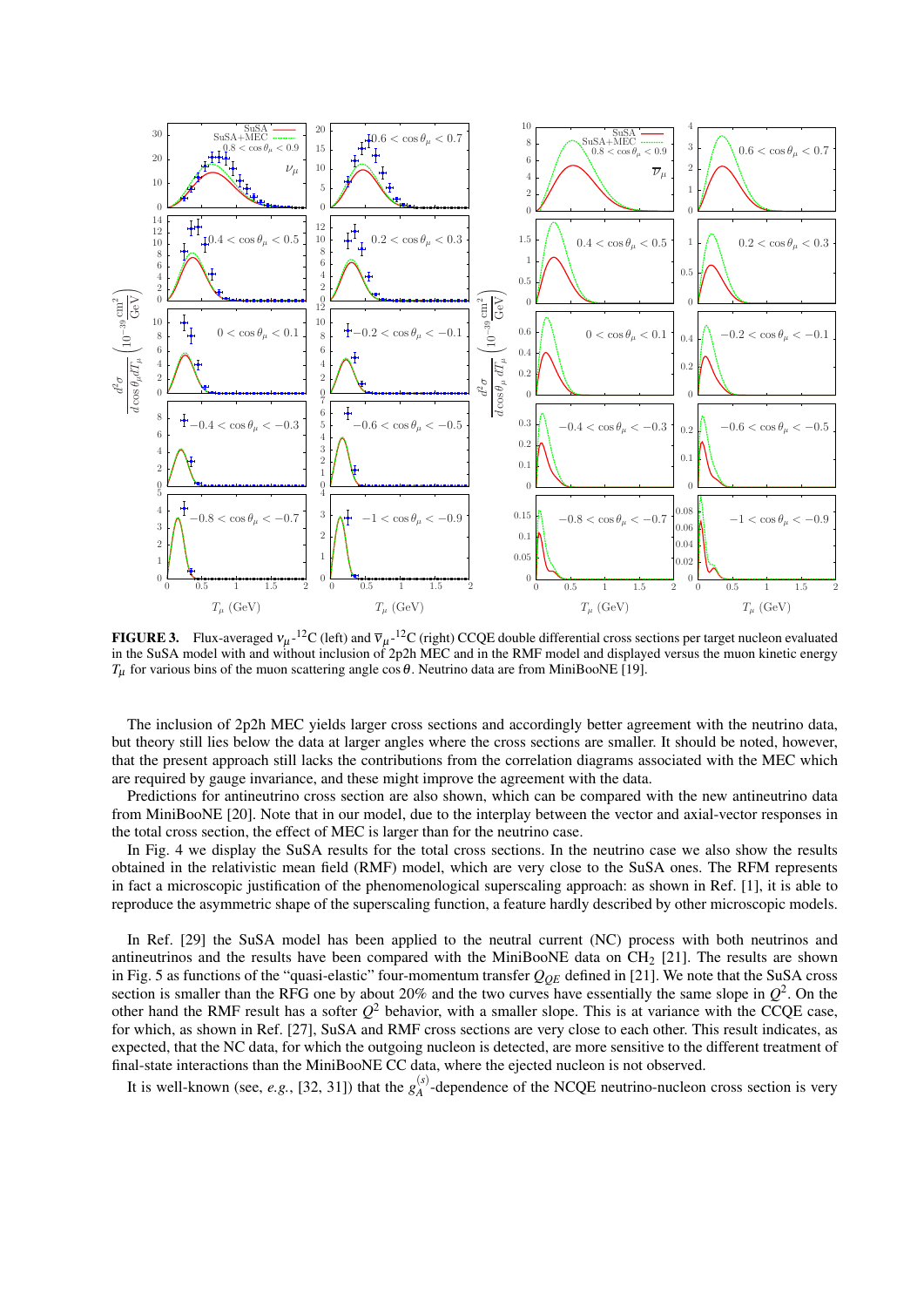

**FIGURE 4.** Flux-averaged  $v_{\mu}$ -<sup>12</sup>*C* (left) and  $\overline{v}_{\mu}$ -<sup>12</sup>*C* (right) CCQE cross section integrated over the muon kinetic energy and scattering angle and displayed versus the unfolded neutrino energy. Data from Ref. [19].



FIGURE 5. NCQE flux-averaged neutrino (left) and antineutrino (right) cross section off CH<sub>2</sub> compared with the MiniBooNE data [21].

mild, but the proton/neutron cross sections ratio is instead very sensitive to variations of the strange axial form factor. The MiniBooNE experiment cannot measure the  $p/n$  ratio because the  $vn \to vn$  reaction cannot be isolated. However, single-proton events have been isolated and the ratio  $(v p \rightarrow v p)/(v N \rightarrow v N)$  has been reported in Ref. [21] as a function of the reconstructed nucleon kinetic energy *T*rec from 350 to 800 MeV. In Fig. 6 we compare the experimental ratio with the predictions of the SuSA model for the standard values of  $M_A$  and  $g_A^{(s)}$  $A^{(s)}_A$  and for a set of parameters corresponding to a  $\chi^2$  fit to the axial strangeness parameter. As expected, the ratio, unlike the cross section, is sensitive to axial strangeness, and the SuSA predictions are in good agreement with the data within the experimental error.

Summarizing, we have shown that the superscaling model, which by construction describes with excellent accuracy the QE  $(e, e')$  data in the scaling region, can be applied to the study of both CC and NC neutrino reactions. The model is relativistic and can therefore be used up to several GeV neutrino energies. Moreover it can be used to describe the response of different nuclear targets to electroweak probes.

Comparison with the MiniBooNE neutrino data shows that, if the standard value of the nucleon axial mass is used, the model underestimates the experimental cross sections. The inclusion of 2p2h MEC contributions, which violate superscaling and must be added to the model, increases both the differential and the integrated cross sections and thus seems to improve the agreement with the data. However, in the present scheme, more refined calculations taking care of correlation currents and MEC effects in the axial-vector channel should be performed before final conclusions can be drawn. We refer the reader to the bibliography for further details and results.